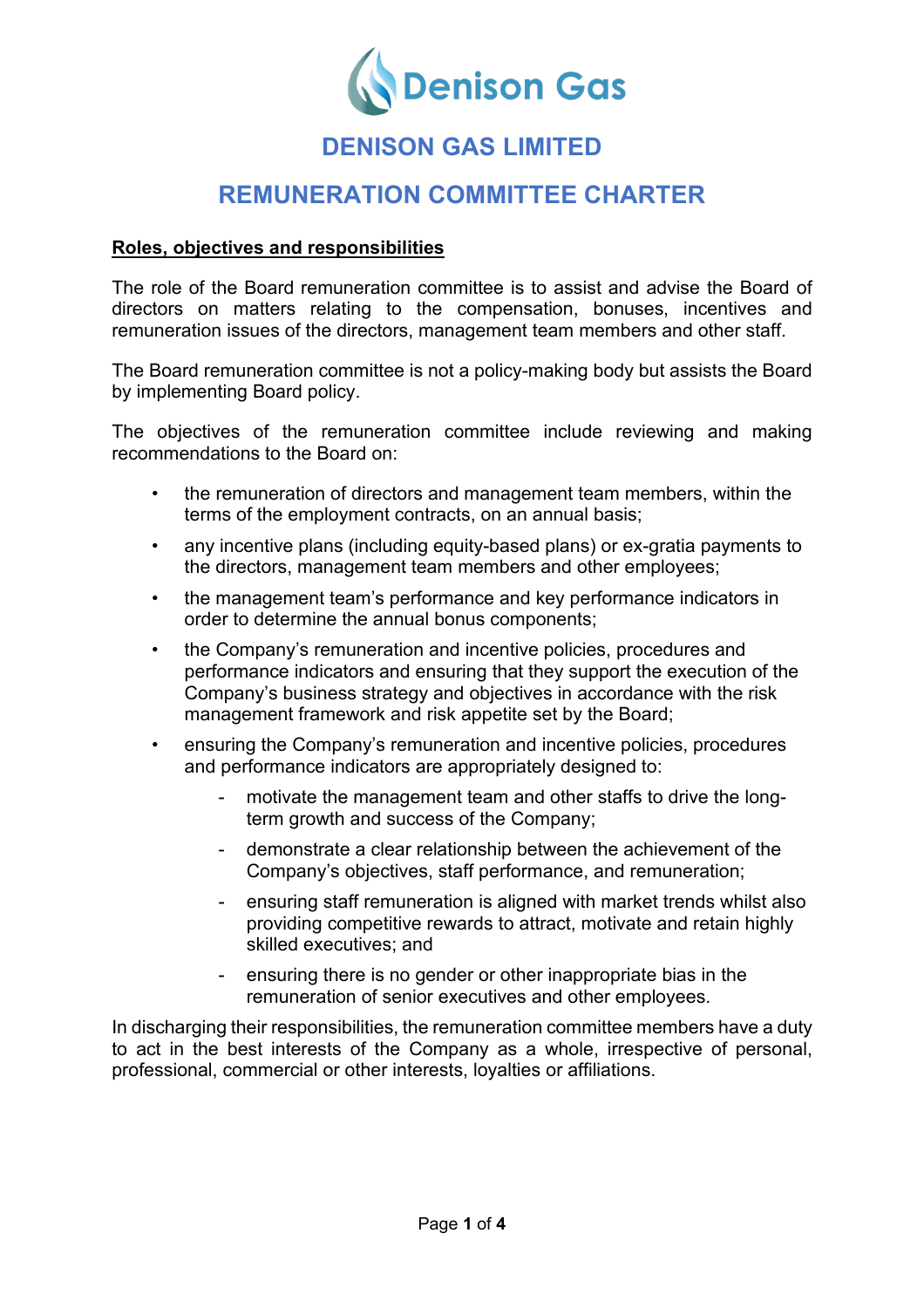#### **Incentive Plans**

In relation to the Company's employee short and long term incentive plans (including equity based plans) in place from time to time, the remuneration committee will review and recommend to the Board:

- the rules of, and any amendments to such plans;
- the cost of such incentive plans and the annual salary review for participants;
- performance hurdles or any amendments to the performance hurdles applicable to the equity based plan;
- whether awards will be made under the equity based plan and:
	- the total proposed rewards under the plan and on an individual basis for the executive directors and management team members; and
	- review and approve total proposed awards under the plan and on an individual basis for all other participating employees;
- consider whether circumstances exist under which it would be appropriate for the Board to exercise any discretions reserved to it under the rules of the plan as it relates to executive directors, based on performance against the applicable performance targets and any other factors that the remuneration committee considers to be relevant and make relevant recommendations to the Board;
- ensure that behaviours and outcomes achieved, and any other relevant factors, are reflected in the executive remuneration recommendations; and
- oversee the operation and administration of the equity based plan.

#### **Composition and term**

The remuneration committee is a committee of the Board.

The remuneration committee will include at least four members, including one executive director, one non-executive director, the HR consultant and the CFO/Financial Controller.

The remuneration committee will elect the executive director as its chair. When the chair is absent due to conflict of interest, the non-executive director will chair the meeting.

The duties and responsibilities of any director who is also a member of the remuneration committee, will be in addition to their duties as a director of the Board.

#### **Meetings and procedures**

The remuneration committee will hold meetings at least twice a year and as frequently as required to fulfil its role.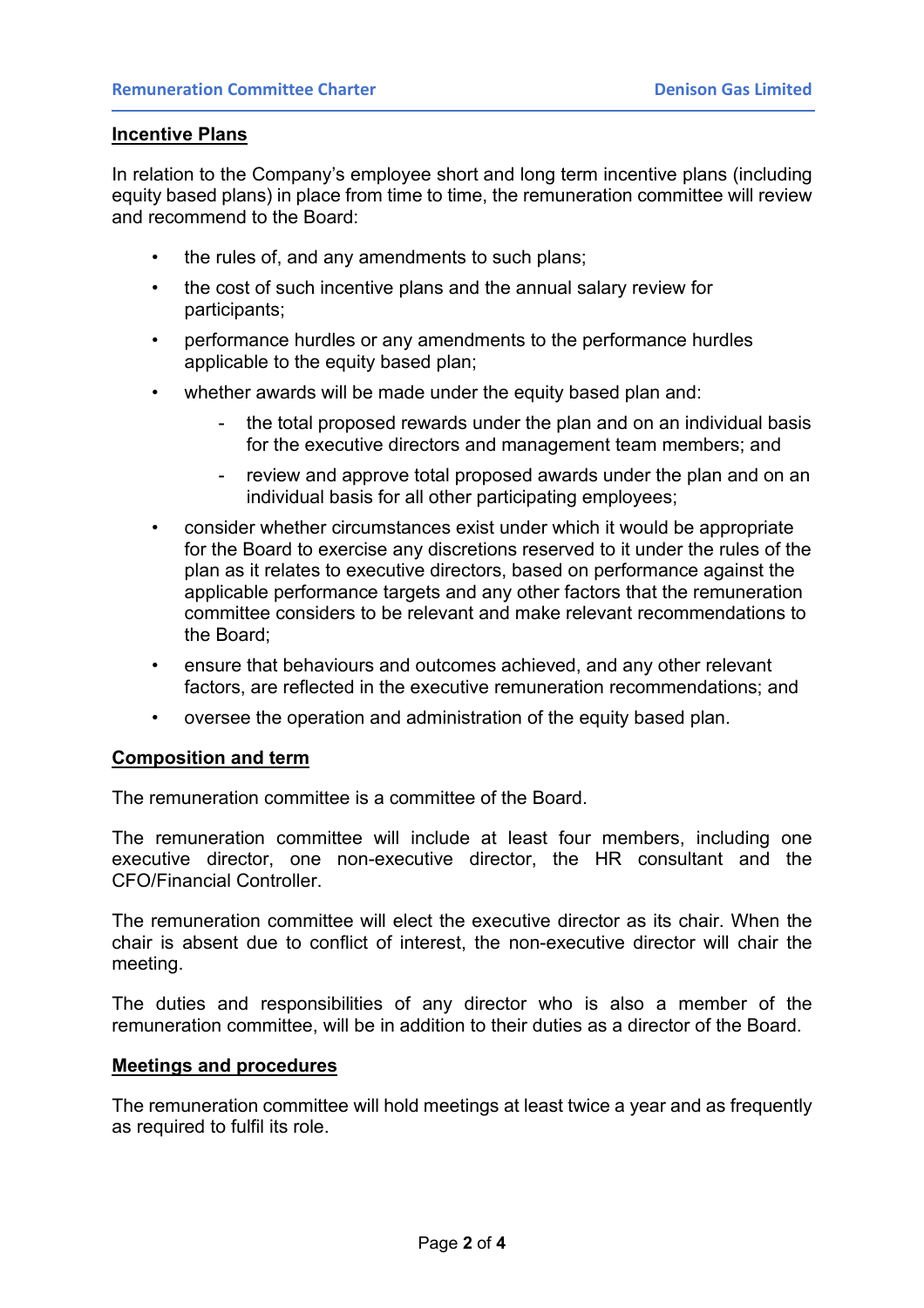A quorum will be at least three members, one of which must be a non-executive director.

Meetings of the remuneration committee may be held face to face or using any technology which enables members to participate in a discussion.

The notice of each meeting confirming the date, time, venue and agenda (including relevant supporting papers) will be forwarded to each member a reasonable time before the date of the meeting.

The remuneration committee may invite other people to attend it sees fit and consult with other people or seek any information which will help it to fulfil its responsibilities.

The remuneration committee chair or delegate will report to the Board following each meeting.

No individual director or executive will be involved in any decisions as to their own remuneration.

The remuneration committee chair will provide a brief oral report to the Board as to any material matters arising out of the remuneration committee meetings.

A copy of the minutes of the remuneration committee will be provided to all Directors.

#### **Secretarial duties**

The company secretary is the secretary of the remuneration committee.

The secretary will keep minutes proceedings and resolutions of all meetings.

The minutes will be distributed to all remuneration committee members after the meeting and ratified by members in attendance/discussion and signed by the remuneration committee chair.

The remuneration committee chair will table the outcome of deliberations at the next Board meeting.

#### **Voting**

Matters will generally be decided by consensus or, if a consensus can't be reached, by a majority of votes from the members present.

The remuneration committee should review this charter at least every two years to provide assurance that it remains consistent with the Board's objectives and responsibilities and continues to reflect current processes and appropriate remuneration principles.

This charter may only be amended with the approval of the Board.